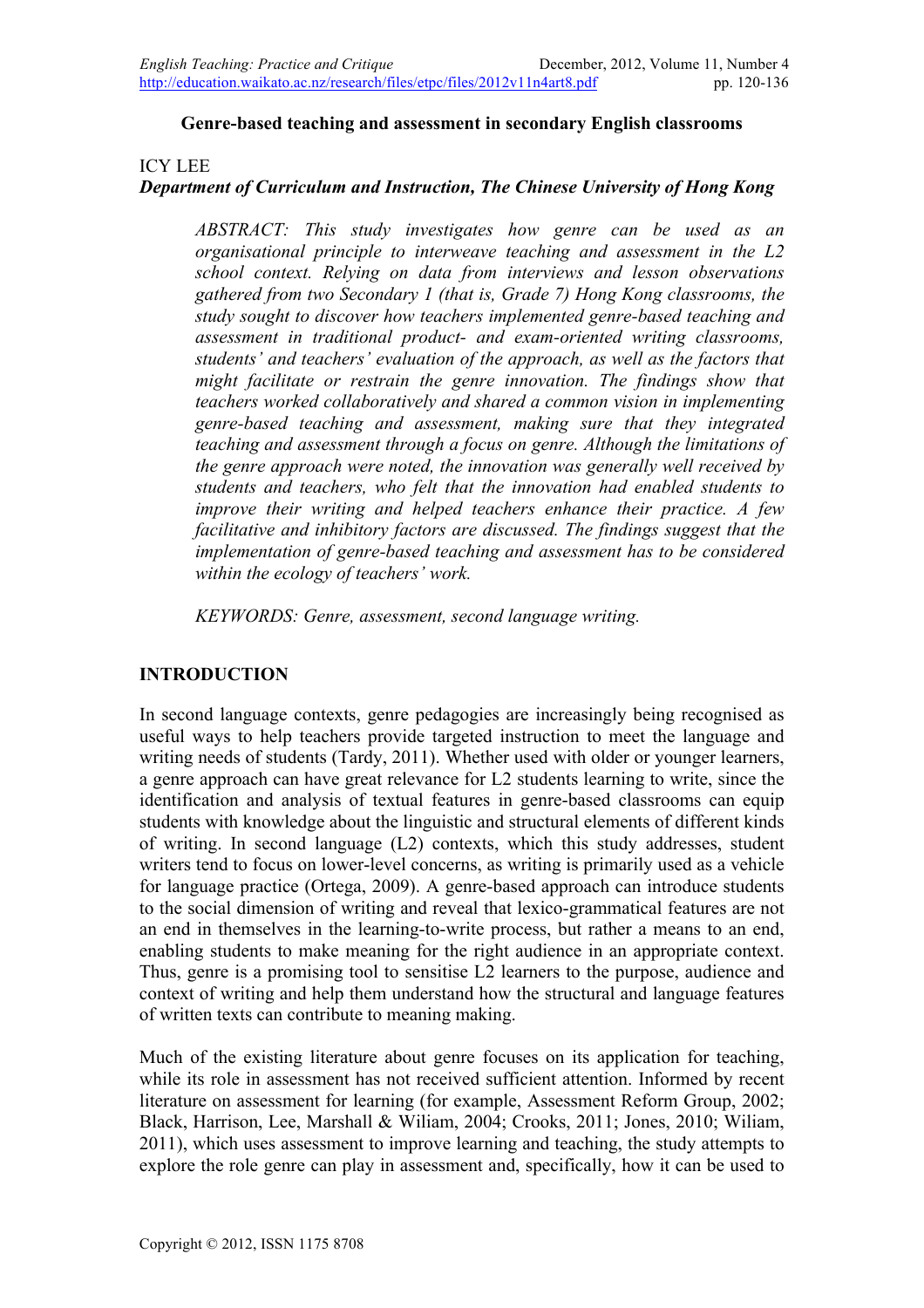interweave assessment and instruction. Motivated by the paucity of genre research that addresses both instruction and assessment, the study investigates genre-based teaching and assessment in Secondary 1 (that is, Grade 7) writing classrooms in Hong Kong. The bulk of genre research exists at tertiary level in both college composition and L2 writing (Early & DeCosta-Smith, 2011). A genre approach to writing and assessment has yet to be widely applied in secondary L2 contexts. By focusing on secondary L2 learners and addressing both instruction and assessment, therefore, the study is able to add new knowledge to existing genre research.

### **GENRE, GENRE INSTRUCTION AND ASSESSMENT**

"Genre" is a term used for identifying different types of text (Hyland, 2004) and describing genre has increasingly taken a central role in writing theory and pedagogy and has been referred to as a "major paradigm shift" (Johns, 2002, p. 3) in literacy studies. In justifying a post-process approach, Atkinson (2003) states that we have reached an era that requires us to view L2 writing research and pedagogy from a broader perspective than that dominated by the process pedagogy of the latter part of the  $20<sup>th</sup>$  Century.

In English for Specific Purposes (ESP) and English for Academic Purposes (EAP) contexts, genre pedagogy is considered the "main institutionalised alternative to process pedagogy currently on offer" (Cheng, 2006, p. 76). While process pedagogies place an emphasis on thinking and composing, learner-centredness, and the facilitative role of teachers in the writing classroom, genre-based approaches emphasise the written product as a means to make meaning for the specific audience and context, with the teacher playing a crucial role in providing instructional scaffolding. Process and genre, however, are not mutually exclusive (see Badger & White, 2000), since the teaching of genre can be combined with a process approach in order to balance thinking and composing with an end product.

The three schools of genre (Hyon, 1996) are well documented in the literature (Hyland, 2004; Johns, 2002) – namely the Australian/Sydney genre approach grounded in Systemic Functional Linguistics (SFL); the ESP perspective; and New Rhetoric. As a pedagogical tool, SFL and ESP perspectives of genre are premised on the assumption that students learn best when they are provided with explicit knowledge about the types of texts they need to learn to read and write, as well as the language and structural features specific to those texts. As SFL is mostly applied in school settings, the study draws upon this approach to genre. Knowledge of genre can facilitate consciousness-raising (Sengupta, Forey & Hamp-Lyons, 1999), enhance academic literacy (Cheng, 2007; 2008), develop students' self-efficacy, and improve writing performance (Early & DeCosta-Smith, 2011). However, critics point to "low road transfer" as a result of genre pedagogies that inappropriately present text-types as rigid formats (see Johns, 2011). Although useful for novice L2 students, it is argued that generic representations of practices as stable and rigid fail to facilitate transfer to other learning situations (Macbeth, 2009). Johns (2011) therefore suggests that genre pedagogies should help students see texts as "both temporarily structured and evolving", so that they can "draw from prior knowledge of texts but be open to the demands of a new situation or assignment" (p. 64).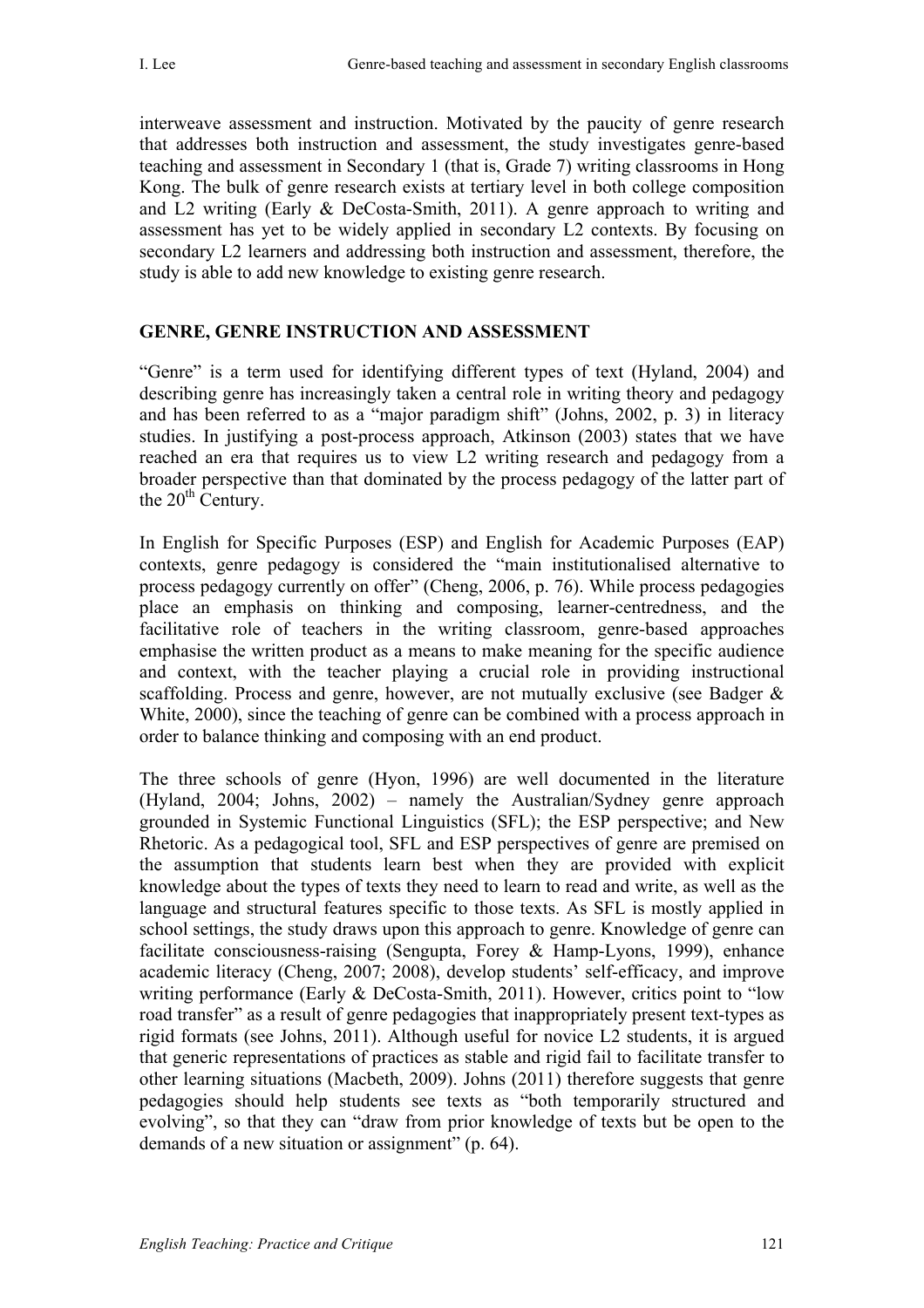Aside from instruction, a focus on genre has direct ramifications for assessment in the writing classroom. Hyland (2004) outlines some advantages of genre-based assessment, including the generation of a set of explicit genre-specific assessment criteria to guide students' writing, assistance for learners in setting relevant goals for writing based on the explicit criteria, enabling teachers to better prepare students for writing assessment, as well as helping teachers integrate teaching and assessment. Genre-based assessment also lends itself to criterion-referenced assessment to provide clear information about competency levels, for instance, through the use of genrebased assessment forms that include scales for assessing the extent to which assessment criteria or targets are met. Analytic scales for general domains like content, organisation, language and mechanics, therefore, can have greater instructional value if they reflect genre elements (Wolf & Gearhart, 1993).

Integration between instruction and assessment through a focus on genre finds theoretical support from the literature on assessment for learning, whose "first priority in its design and practice is to serve the purpose of promoting pupils' learning" (Black et al., 2004, p. 2) through interweaving assessment and instruction. In assessment for learning, assessment is a "central process in effective instruction" (Wiliam, 2011, p. 3); students need to be clear of the learning goals, task criteria and performance standards (Crooks, 2011), so that they know how to improve on their work (Jones, 2010). In genre-based classrooms, articulating a set of genre-specific assessment criteria enables teachers to unify teaching and assessment by making sure that they teach according to the assessment criteria and share learning goals with students. This is in line with one of the major principles of assessment for learning. Also, assessment for learning is part of effective planning (Assessment Reform Group, 2002). In implementing genre-based teaching and assessment, teachers' planning is crucial, since genre-specific assessment criteria have to be drawn up before teaching and guide teachers' instruction. In genre-based classrooms, the primary purpose is to improve student learning of writing through integrating assessment with instruction.

While many studies have investigated the effectiveness of genre-based instruction (Tardy, 2006), less attention has been paid to the use of genre-based assessment to support instruction. The literature on the inter-relationship between teaching and assessment in genre pedagogy, though limited, has underlined the relevance of genre theory to both teaching and assessment (Wyatt-Smith, 1997). Research on teaching expressive writing to students with learning disabilities in the USA (Gersten  $\&$  Baker, 2001), for example, has highlighted that a key factor to effective writing instruction is a strong link between assessment and instruction, where provision of feedback is informed by explicit instruction in genre conventions. To shed light on the interrelationship between genre-based teaching and assessment, the study reported on here aimed to address not only instruction but also assessment in a genre approach, mainly to find out how teachers undertook an innovation to integrate genre-based instruction and assessment in the L2 school context, how such an innovation was perceived by students and teachers, and the factors that facilitated or inhibited the innovation.

# **GENRE, WRITING AND ASSESSMENT IN THE HONG KONG CONTEXT**

In Hong Kong, the notion of genre is relatively new to teachers. In recent years, it has begun to occupy a more significant place in the writing classroom, mainly as a result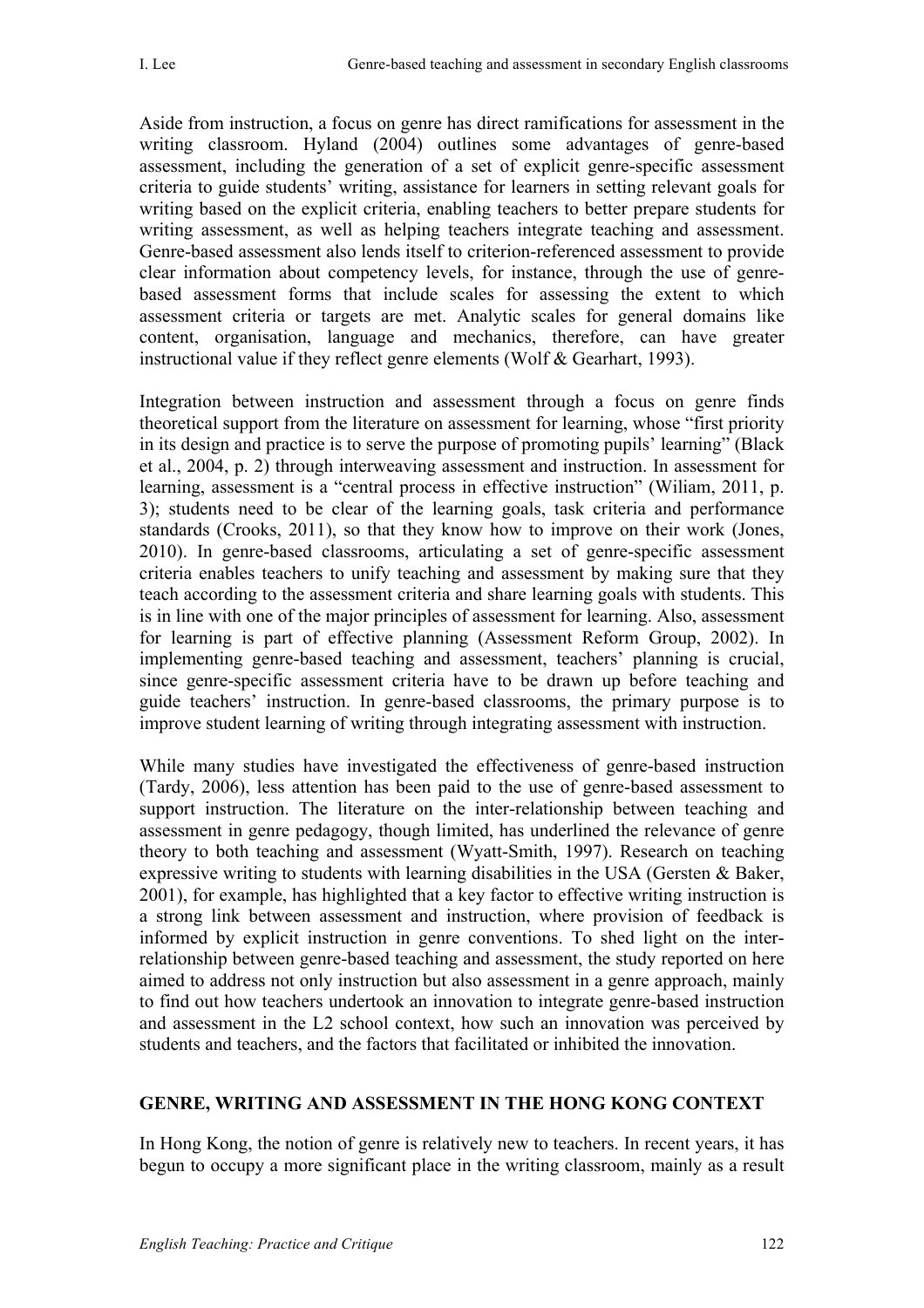of curriculum reform (Curriculum Development Council & the Hong Kong Examinations and Assessment Authority, 2007). In 2009, a new senior secondary (NSS) curriculum was implemented in Hong Kong schools (reducing secondary schooling from seven to six years and increasing university education from three to four years). In the NSS curriculum guide for English Language, it is clearly stipulated that one of the goals of writing is to produce texts "using appropriate tone, style, and register, as well as the salient features of different genres" (Curriculum Development Council & the Hong Kong Examinations and Assessment Authority, 2007, p. 49). Secondary teachers in Hong Kong have, therefore, become aware that their instruction has to, in one way or another, address genres, which are often used interchangeably with "text-types".

In Hong Kong schools, writing as a language skill is mostly carried out in traditional, product- and exam-oriented classrooms that emphasise summative assessment, where instruction is under-emphasised (Carless, 2011; Lo & Hyland, 2007). With assessment for learning being promulgated in the recent English language assessment reform locally (see Curriculum Development Institute, 2004), the potential of genre as a pedagogical and assessment tool to integrate instruction and assessment and to improve student learning is worth exploring. Given that initiatives for change in education tend to be met with obstacles (Cheng & Townsend, 2000; Fullan, 1991, 1993) such as teachers' heavy workload (Cheng, 2008; Morris, Lo & Adamson, 2000), school leaders' poor management of change, teachers' lack of understanding of change, and weak teacher collaboration (Tong, 2010), it was seen as interesting to find out how teachers might strengthen writing instruction through a focus on genre in traditional exam-oriented writing classrooms, and specifically how genre-based instruction and assessment, as an innovation, might be received by both teachers and students.

# **THE STUDY**

### **Context of the study**

The study was part of a larger multi-site case study that investigated secondary English teachers' attempts to implement assessment for learning in the writing classroom. One of the participating schools selected genre as its focus and organisational principle for their implementation of assessment for learning, and this paper reports the findings of the case study conducted in this school, focusing specifically on the genre approach and how it was adopted to interweave assessment and instruction. The school is a band one secondary school in Hong Kong (band one being the best of three bands, that is bands 1, 2 and 3, in terms of students' academic abilities) using English as a medium of instruction. The school was selected not because of its banding but because of my personal contact with the teachers as a teacher educator, and hence ease of access to the school. Both before and at the time of the study, none of the participating teachers was my student. In the study I did not provide assistance with the development of genre-based teaching and assessment materials, nor did I choose the genre focus and interfere with the instructional and assessment practices. My only input was provided about a month before the commencement of the study, where I was invited, as a teacher educator, to give a school-based workshop on assessment for learning in writing; however, I did not focus specifically on a genre approach in the workshop. Throughout the study, I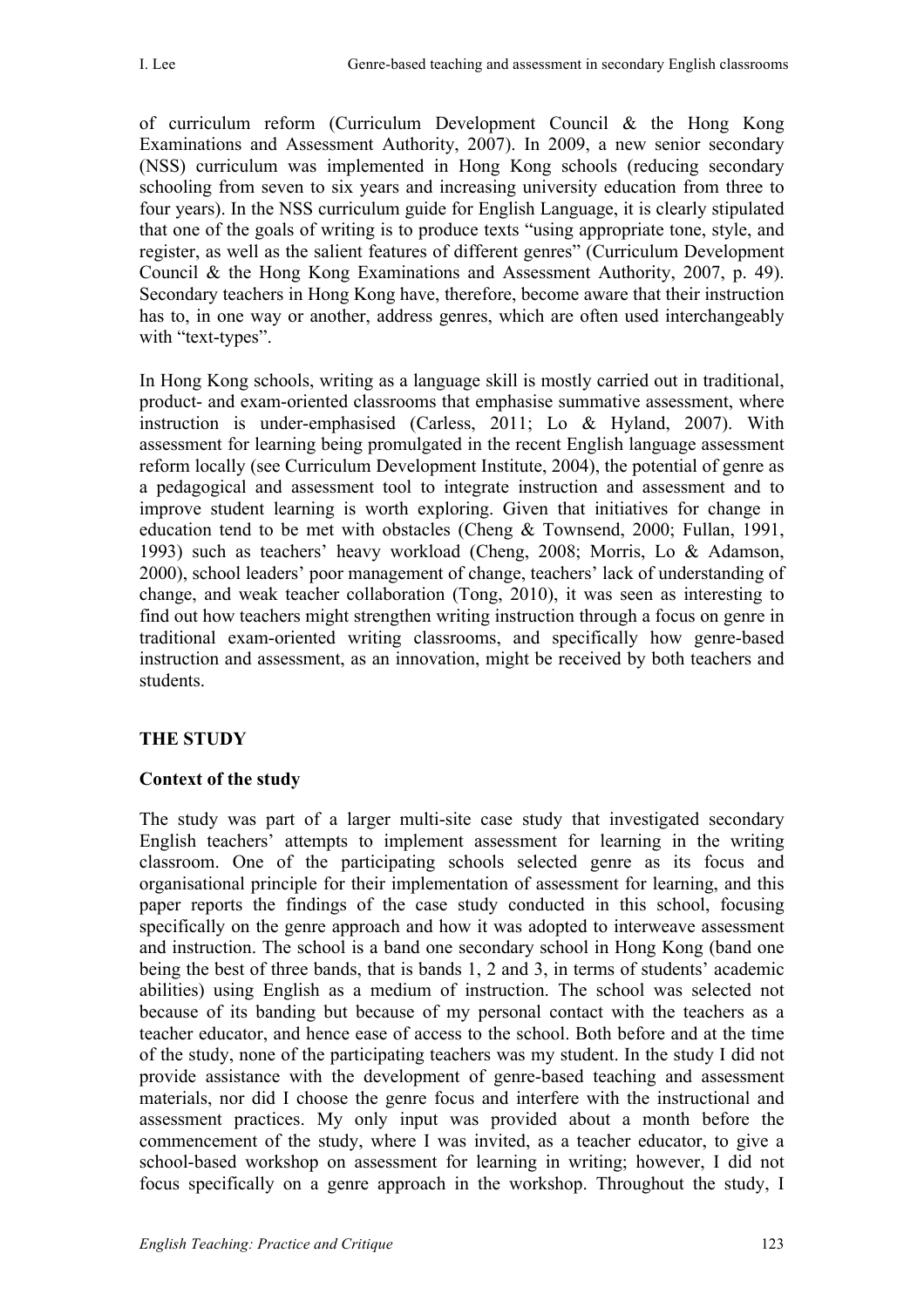positioned myself as an outsider, primarily a researcher who approached the naturalistic investigation with an open mind. The understanding of the participating teachers was that I would look into their genre-based practice and shared salient findings and insights with them at the end of the study.

The genre innovation was implemented in all the S1 classes (four in total) of the participating school. As two of the S1 English teachers volunteered to participate in the study, data of the case study was collected from two S1 classes, each with about 35 students. In Hong Kong, by the time students enter S1, they have studied English (as a subject) for about 10 years – three to four years at the pre-school and six years at the primary level. It is hard to generalise the English abilities of S1 students in Hong Kong English-medium schools, but they are among the top 25% of students admitted to English medium secondary schools. As far as writing is concerned, students at S1 level are able to produce short pieces of about 100 words.

For years, the participating school had been adopting conventional approaches in the writing classrooms, with teachers focusing mainly on the formal aspects of language, assigning topics, and asking students to write in relatively exam-like situations (that is, requiring single drafts within a set time limit). When marking student writing, teachers used general assessment criteria including content, language and organisation, and evaluated writing with numeric scores, marking every error. The teaching of writing consisted mainly of teachers' general reminders of grammar structures and vocabulary specific to the writing task, and provision of ideas for the content of the writing. Such teaching usually took 10 to 15 minutes and was thus rather minimal. As for assessment, it was primarily summative in orientation, with a great deal of focus on scores.

# **Research questions**

The study aimed to answer the following research questions:

- 1. How did teachers go about implementing genre-based teaching and assessment in the traditional writing classroom?
- 2. How did students and teachers evaluate the genre approach?
- 3. What factors might facilitate or restrain the genre innovation in the school context?

### **Participants, data collection and data analysis**

Data collection was carried out in the two S1 classes taught by Teachers A and B. Both of them had a BA degree in English. Teacher A was a Cantonese-speaker with over ten years' teaching experience, whereas Teacher B was a native English speaker with twenty years' teaching experience, mainly in Australia. Six students each from the classes taught by Teachers A and B (selected by the teachers based on their writing scores to represent three different proficiency levels – high, mid and low) took part in the study. The 12 participating students were all Cantonese-speakers, aged from 12 to 13.

The study lasted one academic year. Methods of data collection included the following: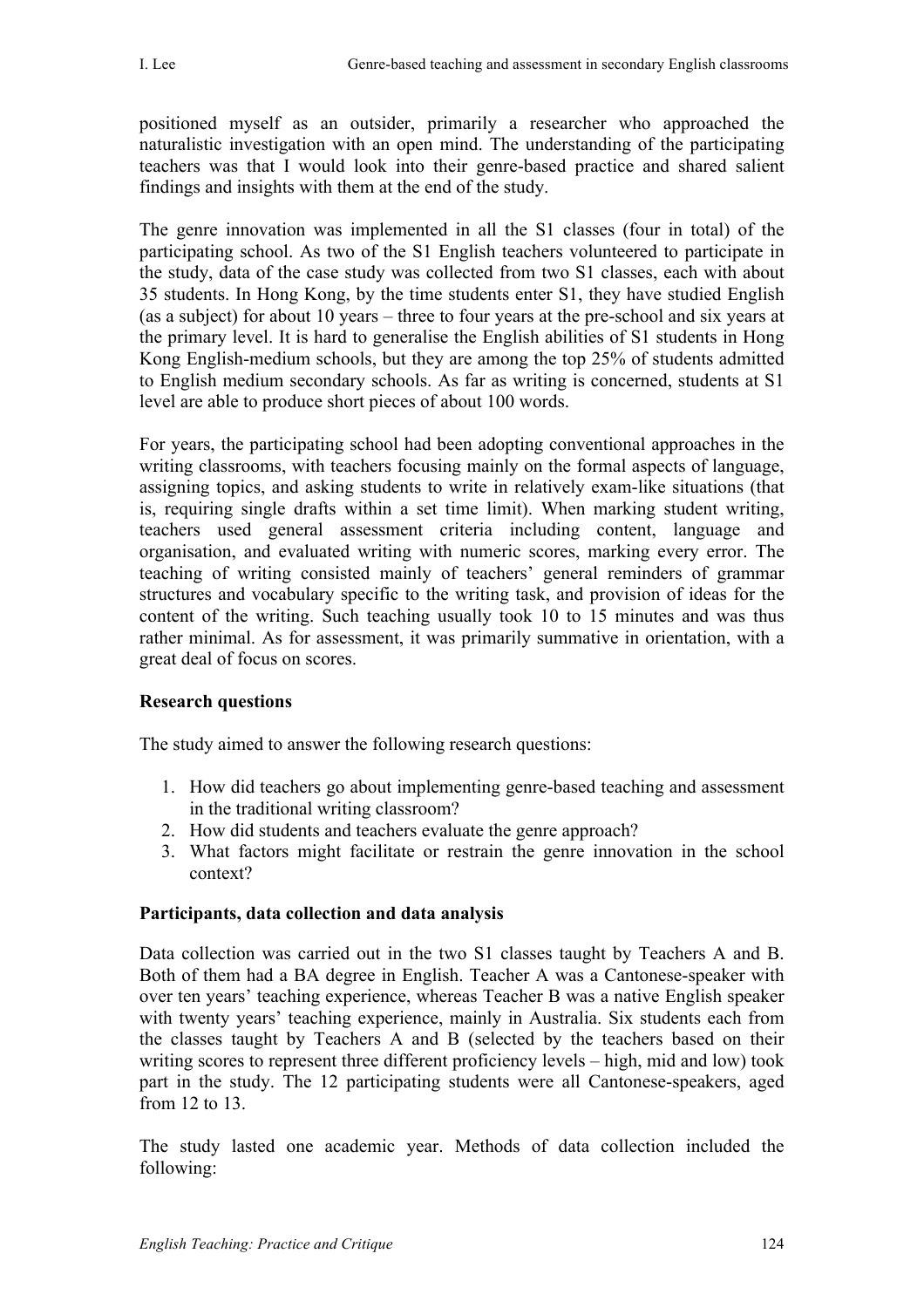- 1. Four writing lessons (each lesson lasting 40 minutes) were observed in the classes taught by Teachers A and B, respectively, at different points of time in the academic year – two in the first term and two in the second (with about a gap of two months between observations), yielding a total of eight lesson observations. The lessons covered different phases of writing, including two lessons on pre-writing instructional activities, one lesson on peer evaluation, and one on teachers' post-writing feedback. The lessons were video-taped and field notes were taken during the observation.
- 2. Pre- and post-study individual interviews were conducted with Teachers A and B. The interviews were conducted in English and audio-taped. All together, four teacher interviews were conducted, two with Teachers A and B separately at the beginning of the study, and two at the end of the study.
- 3. Post-study focus group interviews (six in each group) with conducted with the selected students taught by Teacher A and Teacher B respectively. To put the students at ease, the interviews were conducted in Cantonese, the students' mother tongue, and were audio-taped. In total, four student focus group interviews were conducted, two before the study, and two after the study, with the students taught by Teachers A and B respectively.
- 4. Documents used in the observed lessons and for providing feedback were collected. These include teachers' self-designed instructional materials and feedback forms.

The qualitative teacher interview data were transcribed and sent to the participating teachers for verification. The Cantonese student interview data were translated and transcribed. A paradigmatic approach (Goodfellow, 1998) was adopted in data analysis, where themes pertaining to the research questions were generated and the data coded according to the themes. The field notes were read and re-read, with salient points extracted to shed light on the genre pedagogy observed in the classrooms. The documents collected were reviewed to illuminate the genre focus as well as the link between instruction and assessment, if any, in the genre approach.

# **FINDINGS AND DISCUSSION**

# **How teachers implemented genre-based teaching and assessment – RQ1**

To answer the first research question about how teachers implemented genre-based teaching and assessment, I draw upon data gathered from teacher interviews, lesson observations and related documents gathered from the teachers. The implementation of genre-based teaching and assessment in the study can be described in terms of three phases: planning (using interview data), genre-based instruction (using mainly observational data, corroborated by interview data), and genre-based assessment (using interview data and relevant documents).

First, the interview data showed the importance of planning in the teachers' genre innovation. To begin with, before the school year began, the S1 teachers got together and exchanged views on the benefits of a genre approach in the writing classroom.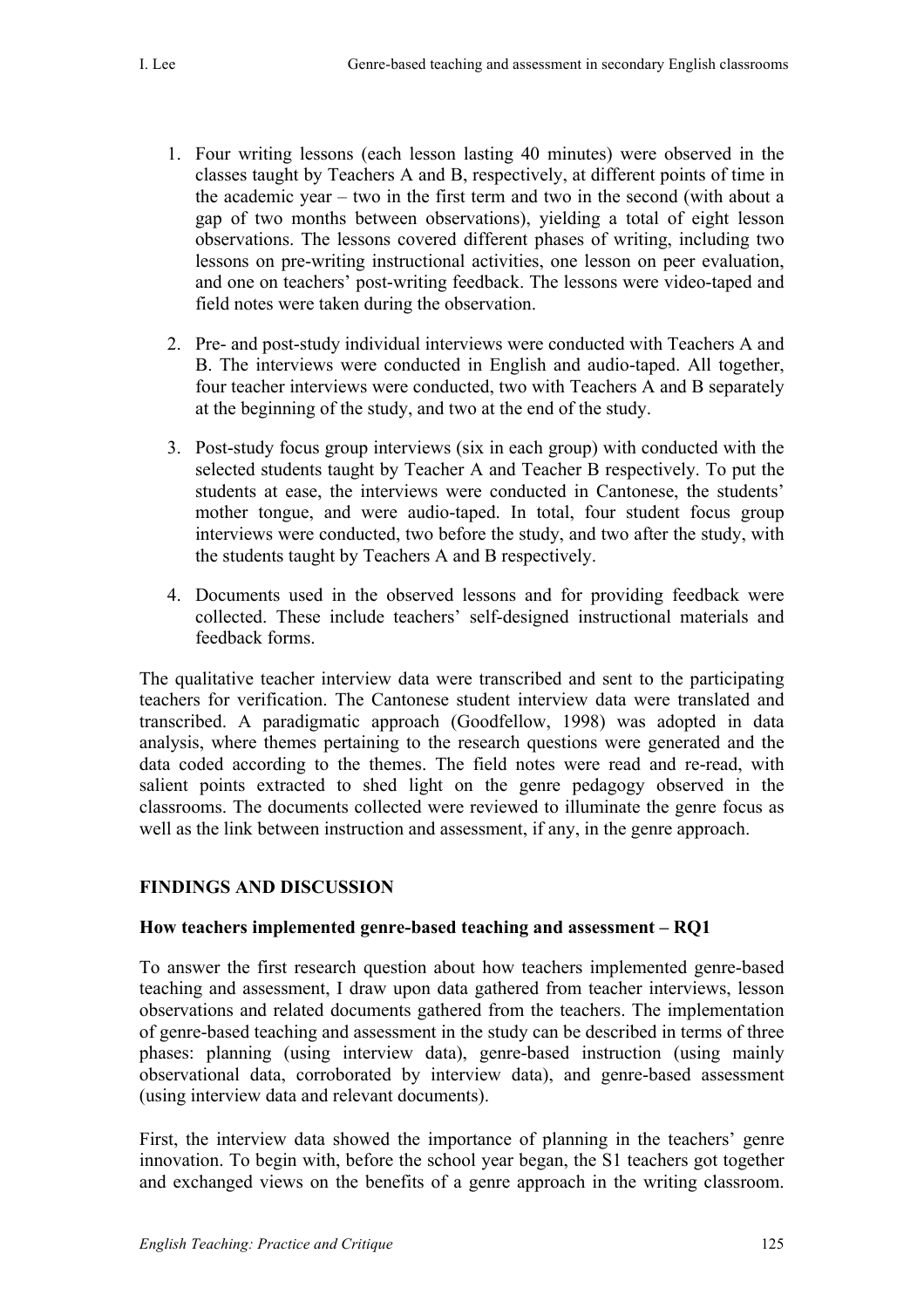The impetus came from the school's new curriculum initiative that focused on "assessment for learning" in the academic year in which the study was conducted. The teachers reached a consensus about the potential of genre as a pedagogical and assessment tool to help improve the teaching, learning and assessment of writing. Then they made an overall plan for the whole academic year (with a specific focus on the recount genre), divided up the work, developed teaching resources and genrebased feedback forms, and shared them among colleagues teaching the same form level. Teacher B described the collaboration as follows:

There was a general consensus first in terms of the genre, text types and so on. And then as each task rolled around on the teaching calendar, there was also a general agreement about the marking criteria. And I also appreciate a lot the resources that we share among colleagues in terms of pre-task, sometimes post-task*.*

In the second phase, teachers implemented genre-based instruction in the classroom. As shown in the lesson observation data, in their instructional approach both Teachers A and B followed a similar procedure based on the teaching-learning cycle proposed by Feez (1998) – that is, setting the context, modelling and deconstruction of texts, joint construction, and independent construction. Pre-writing activities consisted of the use of mini-text analysis tasks based on sample texts. For instance, in a lesson taught by Teacher B, students were shown how to write a biography using model texts about US President George Bush and film star Jackie Chan, which helped them understand the structural elements of a biography.

A range of activities were used to engage students in textual analysis. Teacher A adopted a similar explicit instructional approach. In one observed lesson, Teacher A focused on "diary", deconstructed model texts together with students, and highlighted typical structural and language features of the diary genre. Aside from genre-based instruction, efforts were also made to share the genre-specific assessment criteria explicitly with students at the instructional stage. The criteria used for assessing the diary genre, for instance, were established through the pre-writing activities, helping students understand the structural elements of a diary (namely, orientation, events and re-orientation), as well as typical lexico-grammatical features, such as the past tense and appropriate adjectives to describe the events. Using a genre approach, thus, the teachers established the success criteria early on at the pre-writing stage, helping students understand their learning goals for the target genre. This, according to Chappuis (2009), is a useful assessment for learning strategy that enables students to see the close connection between assessment and learning. In the teacher interview data, the teachers affirmed their instructional approach by depicting the link between instruction and assessment. Teacher A said: "I try to make sure that the students understood the hallmarks, the features of the genre, so we'll look at the model texts and we would deconstruct the text." Teacher B elaborated as follows:

Often ten to fifteen minutes of a particular lesson would be spent going through the criteria in detail, trying to make the connection between the pre-tasks and any other homework tasks with the specific criteria that we've been talking about. Yes, because inside the feedback form, all the criteria have been stated, so that also set the goals of writing the genre.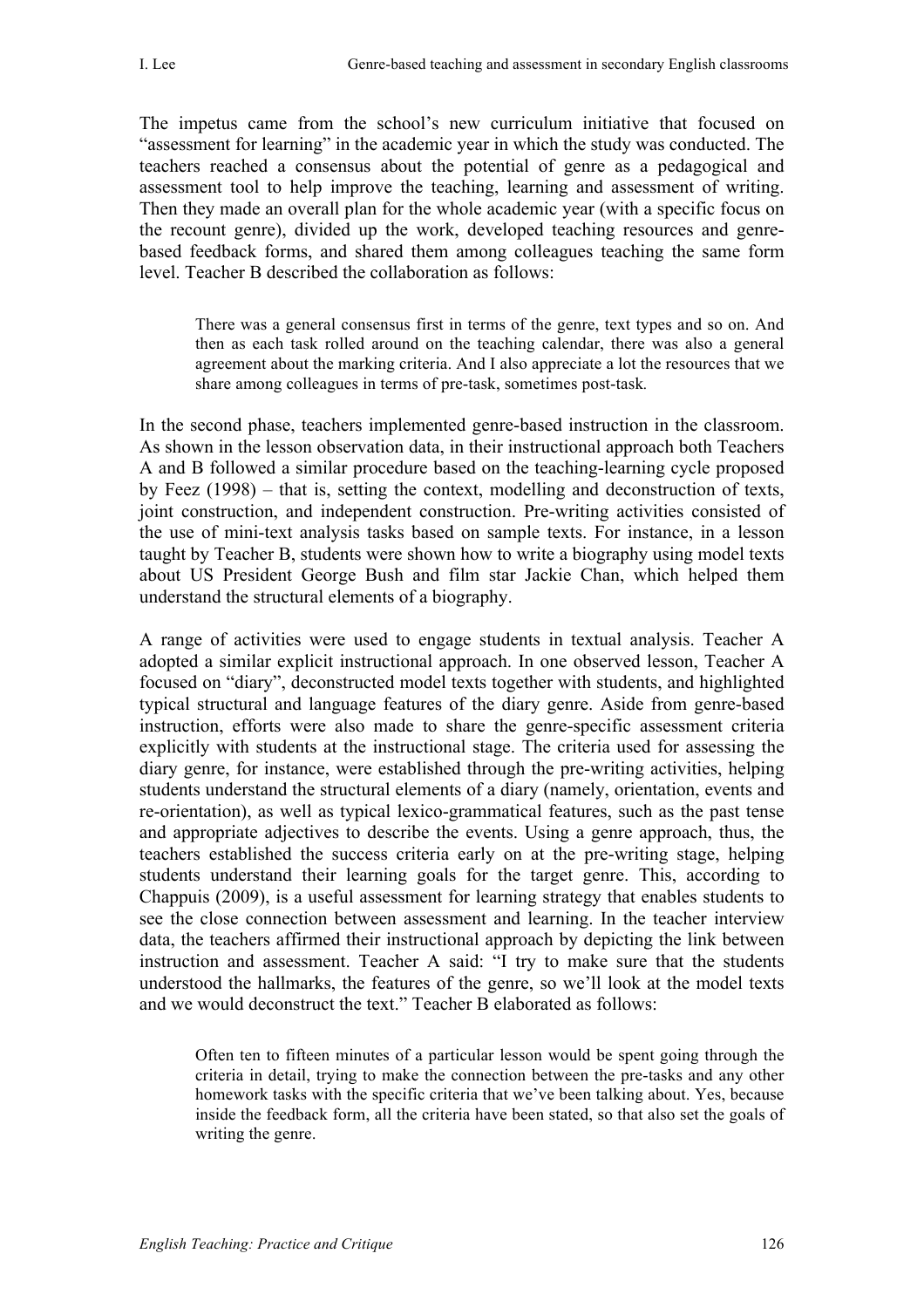Aside from pre-writing input that integrated instruction with assessment, in a peer evaluation (as part of instructional activities) lesson conducted by Teachers A and B respectively, there was clear evidence to show the integration of assessment and teaching. In the lesson, students evaluated their peers' writing using the genre-specific assessment criteria established by the teachers in the pre-writing stage. In both lessons, the teachers included selected foci for peer evaluation – namely, peer editing with reference to specific language items (such as verb tenses and adjectives) – and students reviewed their peers' texts paying specific attention to these selected focuses. Overall, the genre approach helped students become familiarised with the assessment criteria through peer evaluation and come to a better understanding of the teachers' expectations of the writing task. Reflecting on peer evaluation, Teacher A remarked that it had made students become "more active in the writing classroom" and "more aware of the assessment criteria".

The third phase of the implementation was genre-based assessment, which was strongly linked to instruction. The genre-specific criteria, which were explicitly shared with students at the instructional stage, were clearly represented in a feedback form that guided teachers' assessment (see sample in Appendix 1). Teacher A said, "It seems all in a melting pot...because assessment takes the key role in the learningteaching cycle." In the genre approach adopted by the teachers in the study, assessment had a pivotal role to play in the instructional cycle, instead of being viewed as an "additional" component of writing as in their previous approach. Teacher B further added:

I assessed always in line of what I had taught them, and it was reflected in the evaluation forms. I would go about a wide range of the pre-tasks before finalising the form of criteria so that I knew they better reflected what we covered in the pretasks.

As mentioned above, the teachers deliberated on the assessment criteria at the lesson planning stage and shared them with students during the instructional stage, making sure that what was covered in the teaching was reflected in the feedback form. Review of the teacher feedback forms showed a close match between instructional foci and the assessment criteria. In the teachers' post-feedback lessons, specific foci of the genre-based lessons were highlighted to reinforce students' learning. For instance, in Teacher A's post-feedback lesson on diary writing, she returned students' compositions and asked them to evaluate their own and their peers' writing in terms of the adjectives they had used to describe the events in the diary as well as their feelings. Such a post-feedback activity enabled the teachers to foster a close connection between assessment and instruction, using the assessment criteria to remind students of what they had learnt in the instructional stage.

It is important to note that in spite of the innovation delineated above, genre-based teaching and assessment were carried out against the backdrop of an assessment culture that required teachers to adopt conventional practices in traditional writing classrooms, such as marking all written errors meticulously, treating writing primarily as a product, and evaluating writing summatively with numeric scores (according to content, organisation, accuracy, as well as "genre", a newly added component to reflect the focus of the innovation). Such conventional practices were, to some extent, at odds with the principles of genre-based teaching and assessment adopted by the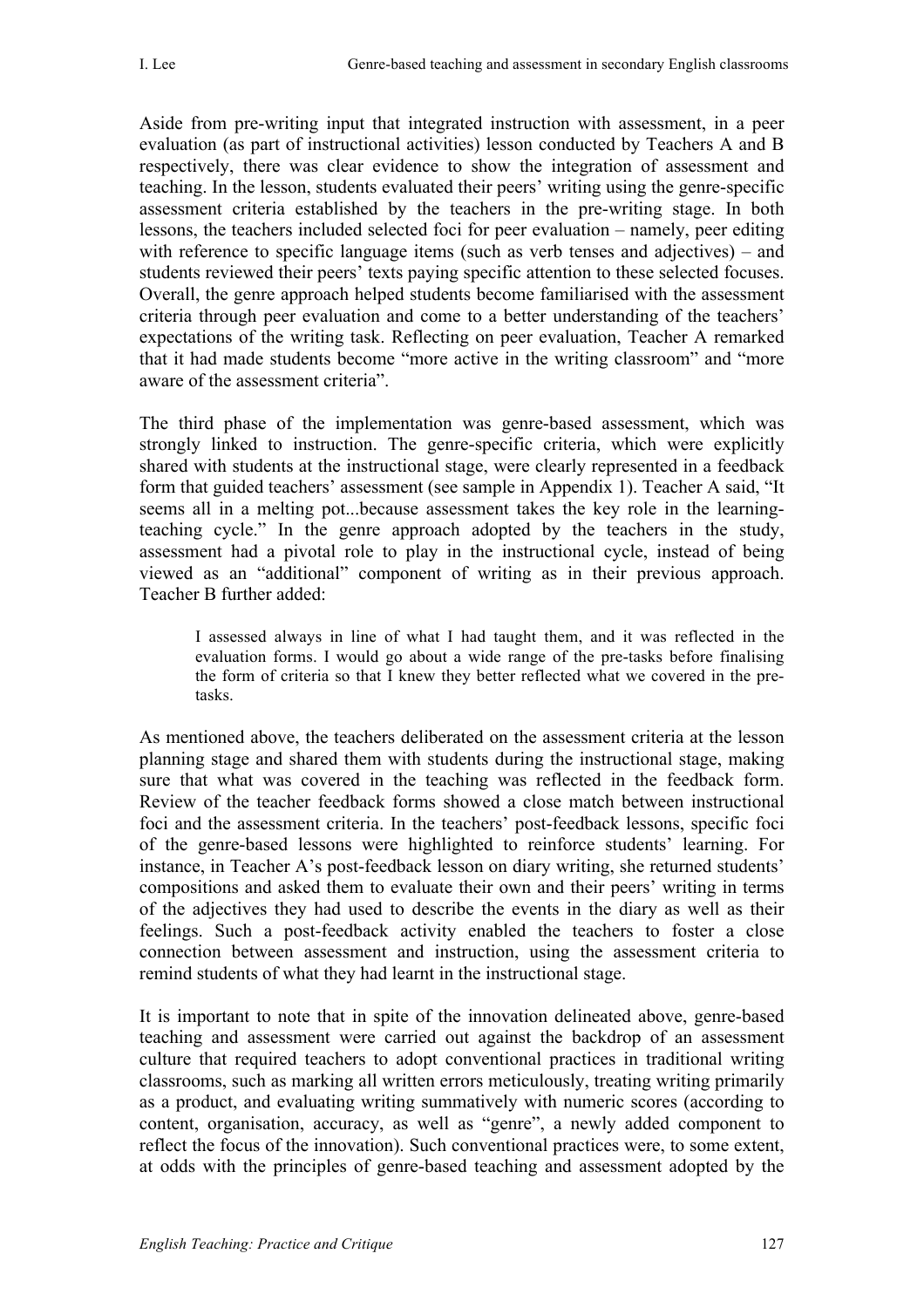participating teachers. For instance, while the teachers preferred giving focused feedback with reference to the genre-specific assessment criteria in the feedback form and putting less emphasis on error feedback, they found it difficult to do away with the entrenched practice required by their school. Teacher B explained:

Personally I prefer targeted marking...it must be discouraging and sometimes I think students must think, well, would I ever master this language (if they received essays back full of red ink). It must be defeating and frustrating.

While detailed error feedback could discourage and confuse students, and hence impinge negatively on the uptake of the genre innovation, it was a policy that was hard to change, as evident in Teacher B's remark: "I'm not going to be a salmon that swims upstream. I'm not going to fight against the school policy."

Another example of the tension between the genre innovation and conventional practices was the teachers' wish to promote formative genre-specific feedback through multiple drafting and peer evaluation on the one hand, and the need to ask students to write within a time limit and produce single drafts on the other. Although the teachers wanted to combine a genre with a process approach, in reality they were constrained by the lack of time, which was a feature of the exam-driven culture in Hong Kong. As a result, for most of the writing tasks, students performed one-shot writing, and they engaged in multiple drafting and peer feedback only occasionally. In the study, while genre-based assessment enabled teachers to foster a closer link between teaching and assessment, they were faced with contextual constraints that did not allow them to fully promote formative feedback through multiple drafting, active student involvement (for example, through peer feedback), and focused revision on a regular basis.

Moreover, they had to adhere to the conventional practice that required them to give summative scores to student writing. Although the genre-specific feedback form was intended to draw students' attention to the competency levels (see Appendix 1) for the various assessment criteria detailed in the form, thus facilitating diagnostic feedback, the emphasis on summative scores, which served mainly to judge students' overall writing performance, had the potential to draw students' attention away from the focused feedback in the feedback form (as students tend to ignore teacher feedback when presented with both scores and feedback – see Butler, 1987). Overall, the tensions between the genre innovation and the conventional practices made it difficult for teachers to fully utilise the potential of genre-based assessment as a tool for assessment for learning. The factors that facilitated and restrained the implementation of the genre innovation will be further explored in the analysis of the factors in the third research question below.

### **Students' and teachers' evaluation of genre-based teaching and assessment – RQ2**

This section draws upon the teacher interview and student focus group interview data to answer the second research question about the students' and teachers' evaluation of the genre approach.

At the post-study interview, nine out of 12 students (75%) thought that they had made progress in their writing (for example in terms of overall structure, grammar and verb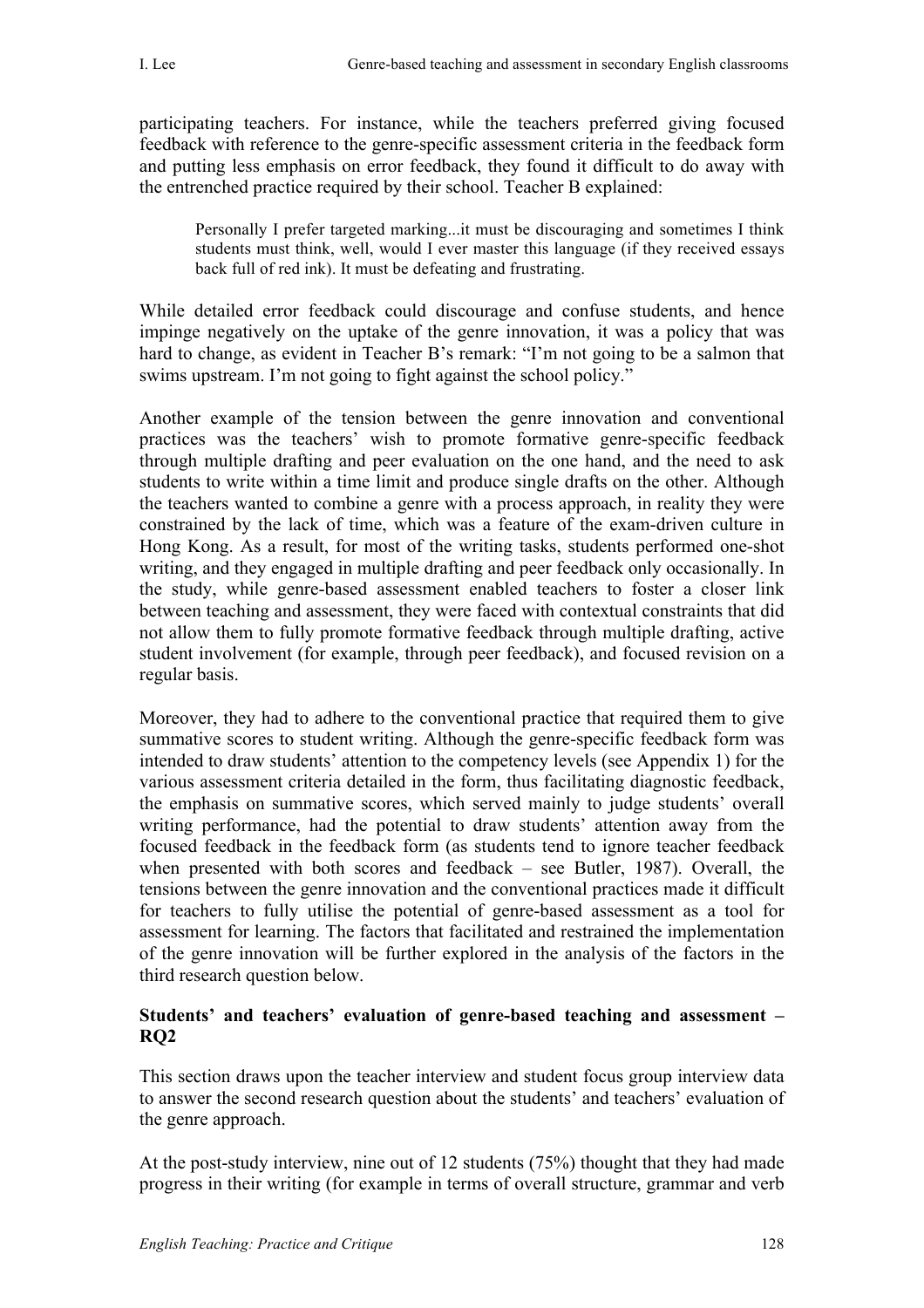tenses, vocabulary and spelling, and content), which they ascribed to the teachers' pedagogy. One student said:

I was not familiar with some genres, but after the teacher had taught us the genrespecific items, I had a better understanding of genres and I found it easier to do the writing.

While this student thought that explicit instruction had rendered writing easier, another student referred to the samples the teacher showed and the language features linked to target genres: "She showed us samples and taught us what tenses we ought to use."

Genre-based assessment was found to be useful too, as it made writing a more goaldirected activity than before. A student remarked, "A direction was provided. When we followed the direction, we could come up with a good piece of writing*.*" With the use of genre-based feedback forms, students appreciated the level of detail in the feedback teachers provided, and felt that the information was useful for their subsequent writing. One student said, "When I tackle the writing of the same genre for the second time, I can do better." Overall, the findings show that genre-based instruction was perceived as useful by the students.

While the findings suggest that students were generally appreciative of the genre approach adopted by their teachers, its potential problems were pointed out by some students. The focus on models and analysis of text structures, for example, had rendered the act of writing more intricate than some students originally thought: "Things have become more and more complicated. So it [text analysis] brought confusion to my mind." Apart from confusion, boredom was found to be another problem. One student felt that a focus on genre-specific vocabulary had made learning rather tedious: "Yes. I learnt some vocabulary items, but sometimes it's boring." Another student was bored by the teacher's explicit instructional approach: "If you don't understand, he (Teacher B) will go on talking to make you understand. But sometimes he's too long-winded." It is possible that the teacher's teaching style influenced students' perception of the genre-based approach. A teacher's being longwinded, however, is not a problem inherent in genre pedagogy, but the need for a focus on explicit instruction might have made the teacher spend more time explaining certain items, leading to boredom for some students.

From the teachers' perspective, genre-based instruction and assessment reaped benefits for both student learning and their own professional development. To them, genre pedagogy generally succeeded in improving student motivation in learning writing. Teacher A remarked that the learning of different forms of the recount genre had increased students' interest in writing in English:

They would like to write more dairies in English on their own. And they just request to learn more about writing so that they can keep correspondence with their peers in English.

Teacher B learnt from the students' final composition (which was a post-study writing task for the larger study not reported in this paper, and it was not scored and assessed by Teacher B), in which they wrote a letter to him, that the majority of students "had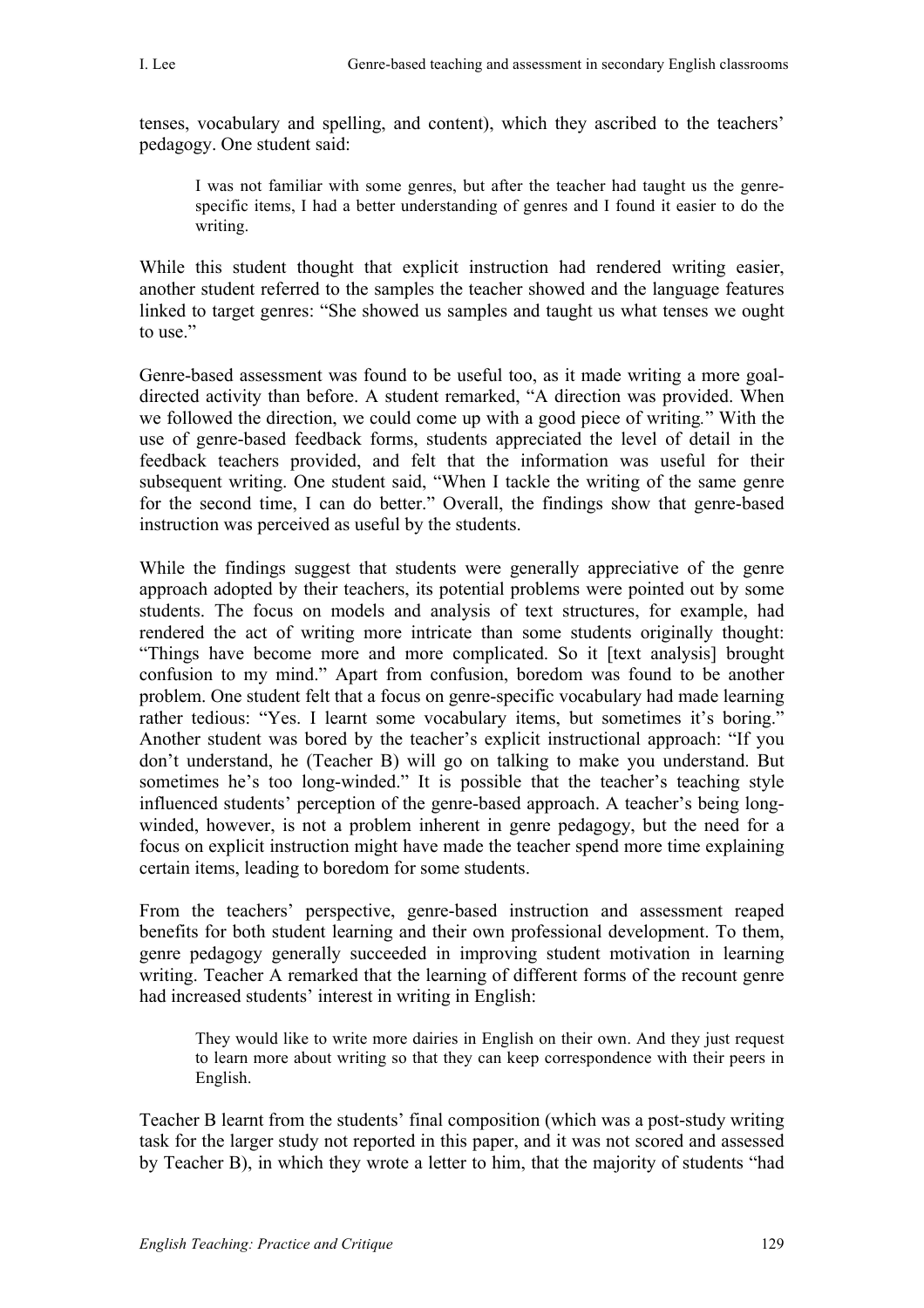enjoyed writing in English" and showed a stronger understanding of what constituted "good" writing:

I was quite touched, actually, by a lot of comments which were directed to me personally.…a lot of thanks from the students…and a lot of them hope that maybe I could continue to be their English teacher in Form two… And the comments were directed at the writing tasks that I have given them. They said that they had gained some insight, and some appreciation of what was required in making them good writers or better writers.

The above quotation suggests that Teacher B's students thought that he taught writing better through a focus on genre. Although there was a possibility of students including favourable remarks in the letters to please the teacher, the fact that the letter was not part of the classroom writing assessment, and hence not scored, might make the data more objective than if it were an intrinsic part of writing assessment for the S1 class.

More importantly, through the innovation the teachers felt that they were able to design a more focused, organised, systematic and coherent writing syllabus, which was crucial to their own professional development. Teacher A said that she had gained confidence in her own teaching through using a genre approach:

I feel more confident when marking students' composition as well because I have a clear focus. And also when students come to me, ah… how can I improve my writing? I have a specific focus for them, for example, you may include more adjectives or description….In the past, when students came to ask me, sometimes I just talked about something very general. But this time, I've really got some constructive comments for them*.*

Teacher B felt that through genre-based assessment, he was able to steer away from "giving general, vague comments on student writing". Instead he pinpointed students' strengths and weaknesses by referring to the genre features that had been explicitly taught.

Despite the benefits noted, Teacher A felt that one potential problem of a genre approach is that it may "pose danger in hindering children's creativity, leading to their conventional style of writing". Indeed, it is rather natural that when model texts are used, students may rigidly mimic the style of writing in the texts (Johns, 2011). The teachers were aware that though the provision of sample texts and an emphasis on genre features might help students produce texts that were considered genre appropriate, such an approach could also lead to boredom, as expressed by some students in the above, and they might feel that they had to adhere to the "template" provided so as to meet the teachers' expectations of good writing.

### **Factors that facilitated or restrained the genre innovation – RQ3**

This section draws upon the insights gained from the first two research questions to illuminate the factors that might facilitate or restrain the genre innovation. Three factors were found to facilitate the innovation in the study. First, genre-based instruction and assessment were possible, because the teachers shared a common goal and were willing to work collaboratively. Teacher B reiterated: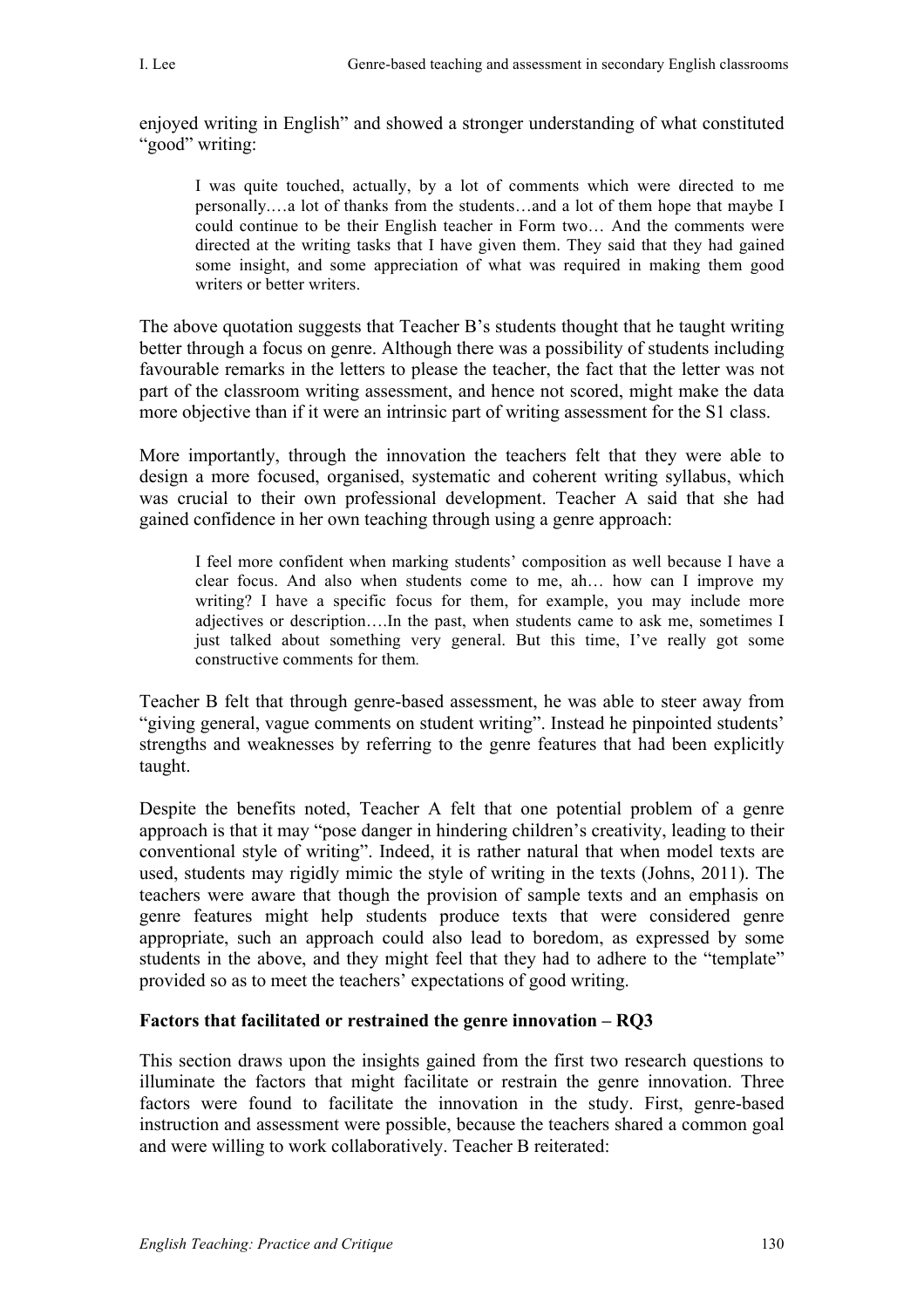It has to be a team vision. The teachers involved must have a shared vision, what is to be achieved, goals and we have to agree on the tasks that we assign to the students.

The S1 teachers all had the same direction, all motivated to bring improvements to the traditional writing classroom through a focus on genre. This was considered one of the most important reasons why the innovation was possible. The study demonstrated that for innovations to work, teachers need to work collaboratively, share a common vision, and participate in a community of practice (Wenger, 1998).

The second facilitative factor was the participating teachers' professional knowledge and skills with regard to the genre approach. Teacher B was an experienced Australian teacher well versed in genre pedagogy. He had rich experience using the approach with schoolchildren in Australia. Teacher A received training in genre approaches during her MA studies. In the post-study individual interview, she illustrated her pedagogical approach with reference to "Halliday's functional grammar". Although one cannot conclude from the brief words of Teacher A that she possessed strong knowledge of genre pedagogy, she was able to articulate her pedagogical principles in concrete terms. From the lessons observed, too, both Teachers A and B provided instructional scaffolding of the recount genre with clarity and confidence.

The third factor was related to the students' language abilities and learning motivation. As genre approaches require teachers to use metalinguistic terms and engage students in the explicit learning of grammar, vocabulary and text structure, it cannot be easily implemented in classrooms where students have a very low level of proficiency and/or motivation. The study was conducted in a band-one school with students with relatively strong English abilities, which might be a facilitative factor. In the lessons observed, students were well behaved and highly co-operative. They were generally on task and followed instructions without difficulty. Thus, the fact that the students were relatively motivated and proficient might have facilitated the innovation.

Notwithstanding the benefits of a genre approach, the study showed that genre-based instruction and assessment did not help teachers solve all their problems. Two impediments to the development of the genre innovation were noted. First, in this study, the implementation of genre-based assessment requiring teachers to deliver focused feedback with reference to genre-specific features of target genres, as manifested in the use of genre-specific feedback forms, appeared to come into direct conflict with the conventional feedback approach that required teachers to give unfocused feedback on errors. As students received detailed error feedback (which was unfocused) as well as genre-specific feedback (which was intended to be focused), they may have felt overwhelmed and confused by these conflicting approaches. The tension between the genre approach and the conventional errorfocused approach, therefore, perhaps reduced the impact of the genre innovation and pose an obstacle to its further development.

Second, the summative nature of writing assessment requiring teachers to evaluate writing with scores was at variance with the goals of the genre innovation, which was partly intended to provide students with genre-specific feedback to help them improve their writing. The problem is that when both scores and written feedback are given to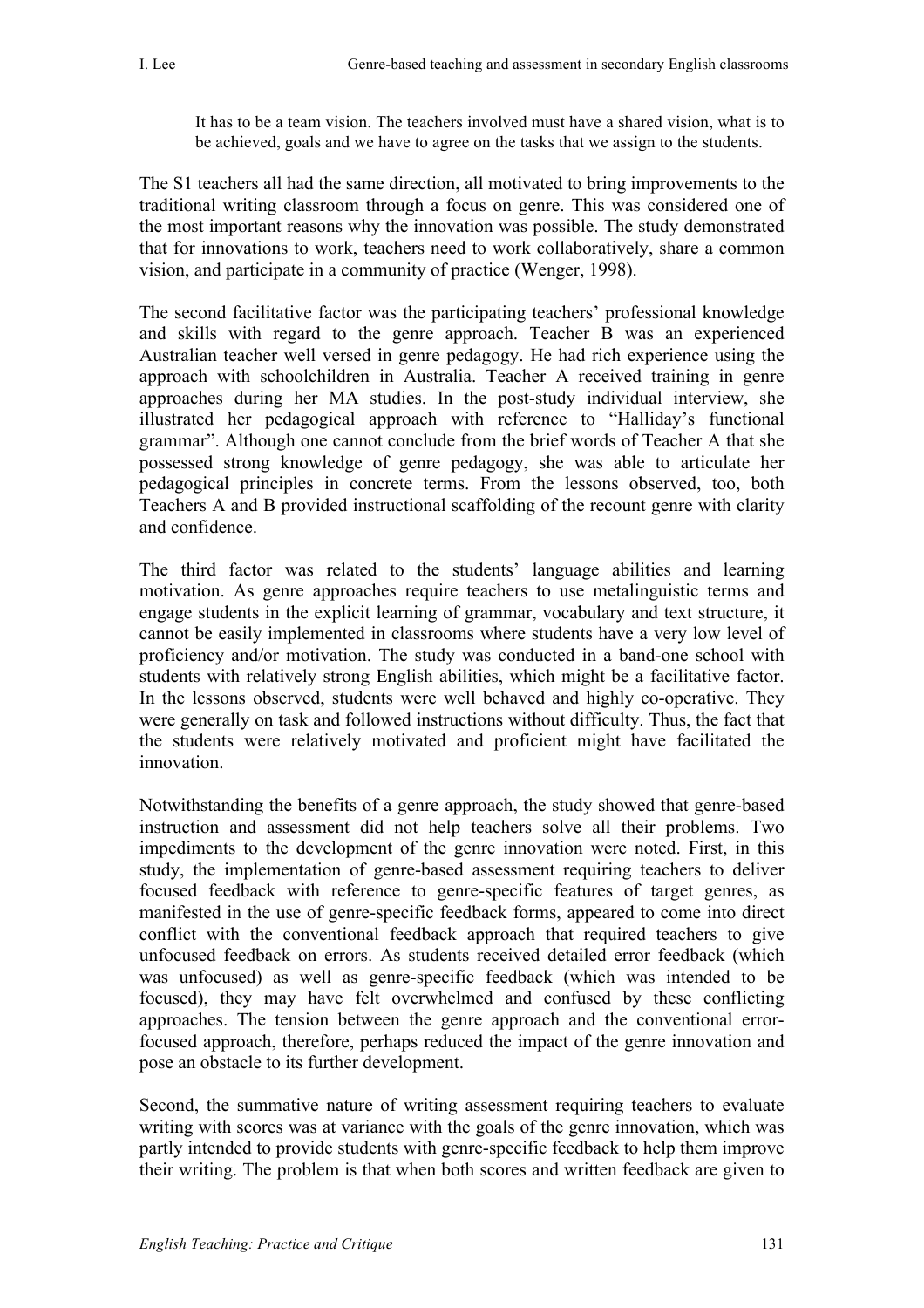students, their attention is likely to be drawn to the summative scores rather than the feedback information detailed in the feedback forms (Butler, 1987). In this study, because of the teachers' need to evaluate writing with summative scores linked to broad criteria (that is content, language, organisation and genre), it is likely that students' attention was primarily drawn to the summative scores instead of the competency levels in relation to the assessment criteria suggested in the feedback form. Thus, the potential of genre-based assessment to provide diagnostic information about students' strengths and weaknesses in writing (via the competency levels in relation to the genre-specific criteria in feedback forms) and to serve the purpose of assessment for learning might not have been fully realised.

# **IMPLICATIONS AND CONCLUSION**

It is not my purpose to make generalisations based on a single study, which has its own limitations, such as its narrow focus on the recount genre, as well as the relatively small sample size. Nonetheless, the findings shed important light on the implementation of innovation through a focus on genre-based instruction and assessment in the L2 school context, and its implications will have relevance for teachers teaching writing in similar contexts. First, the findings suggest that genre can be used as an organisational principle to integrate instruction and assessment, making writing easier to learn for students and more systematic to teach for teachers. Genrebased assessment rubrics can help students better understand the requirements of writing and assist teachers in diagnostic assessment, thus facilitating the implementation of assessment for learning in the writing classroom.

Second, the study shows that effective implementation of genre-based instruction and assessment in school contexts requires professional knowledge and skills on the part of the teachers, as well as their collaborative efforts. Writing teacher education is, therefore, necessary to equip teachers with the necessary knowledge and skills about genre instruction and assessment. More importantly, the findings of the study show that genre-based instruction and assessment cannot simply be implemented without consideration for the wider institutional context that influences teachers' instructional and assessment practices. For instance, a focused feedback approach using genrespecific assessment rubrics is incompatible with the conventional, unfocused corrective feedback practice (that is, marking errors comprehensively). Having to both respond to every single error and evaluate writing using genre-specific feedback forms not only doubles teachers' workload, but it can also overwhelm students, destroy their confidence, and hence undermine the positive impact of genre-based assessment. To implement genre-based assessment effectively, therefore, teachers need understanding and support from school leaders so that ways can be found to accommodate genre-based assessment within the conventional feedback and summative approach. In similar L2 contexts, it would probably mean changing the rigid policy of giving comprehensive error feedback, so that students' attention could be drawn to teacher feedback in the genre-specific forms, rather than detailed error feedback. In order that students can act upon teachers' genre-specific feedback, a process approach can be combined with a genre approach so that students can use genre-specific feedback to improve their texts through multiple drafting, and through engaging in peer feedback.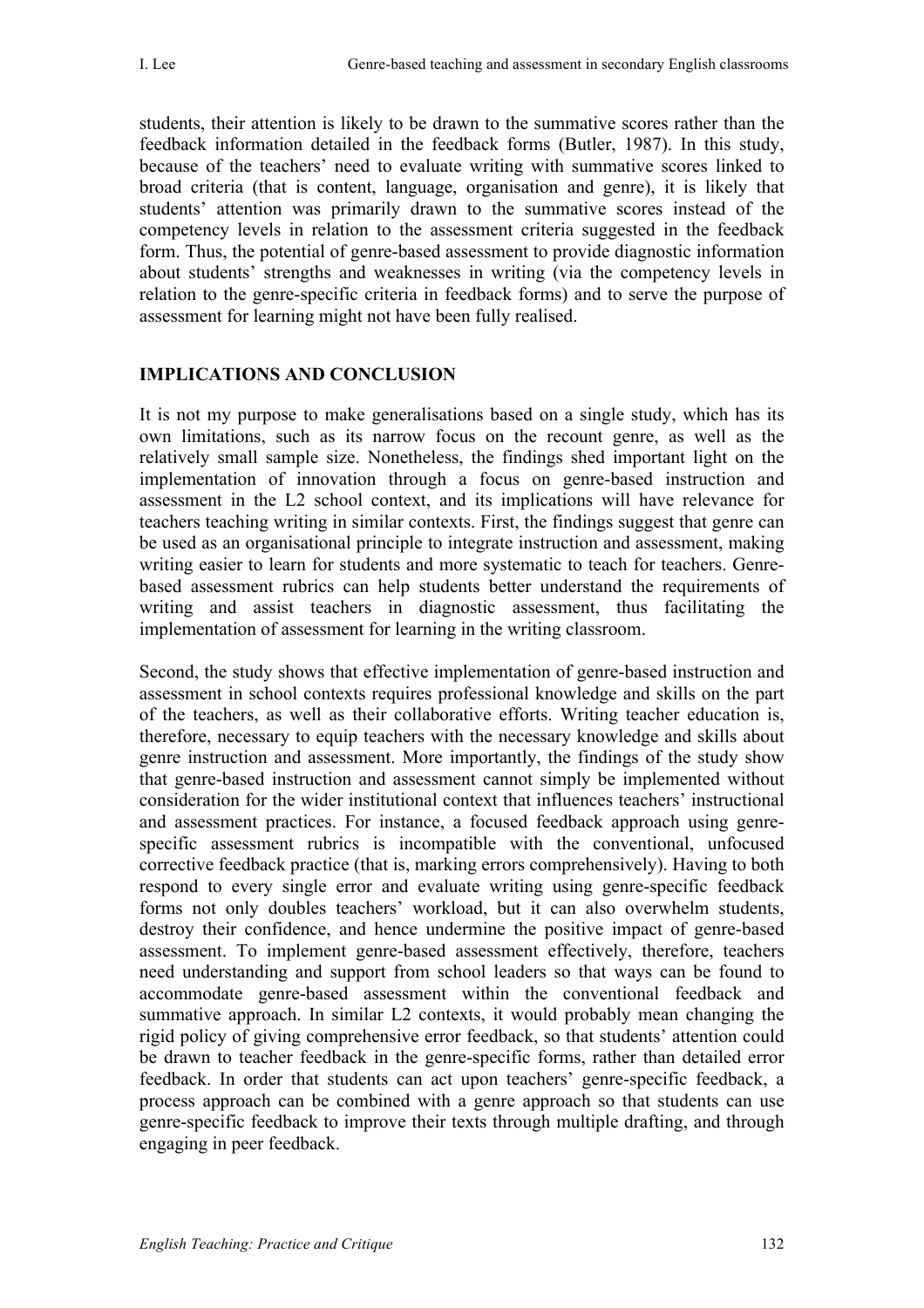To conclude, while the study attempted to answer the research questions posed earlier, it also brought out issues that need to be further explored, such as how genre instruction can be implemented to prevent text-types from being interpreted as rigid formats (and hence to prevent "low road transfer" {Johns, 2011}), and how the benefits of genre-based assessment can be maximised within an institutional context that emphasises error-focused feedback, summative scores, and single drafting. These are thorny issues but definitely warrant further attention. The present study focused on one major genre and lasted one academic year; it did not look into the impact of genre-based teaching and assessment on students' writing development. Future research can investigate, in greater depth (and involving more genres) and over a longer time span, how genre-based teaching and assessment can be carried out and sustained to discover whether they impact positively on student writing and learning of writing.

#### **ACKNOWLEDGEMENT**

The work described in this paper was supported by a grant from the Research Grants Council of the Hong Kong Special Administrative Region, China - CUHK446408.

#### **REFERENCES**

- Assessment Reform Group. (2002). *Assessment for learning: 10 principles.* Port Melbourne, VIC, Australia: Cambridge University Press.
- Atkinson, D. (2003). L2 writing in the post-process era: Introduction. *Journal of Second Language Writing, 12*, 3-15.
- Badger, R., & White, G. (2000). A process genre approach to teaching writing. *ELT Journal, 54*(2), 153-160.
- Black, P., Harrison, C., Lee, C., Marshall, B., & Wiliam, D. (2004). The nature and value of formative assessment for learning. Unpublished manuscript, Educational Testing Service. Princeton, NJ. Retrieved August 23, 2011 from http://www.kcl.ac.uk/content/1/c4/73/57formative.pdf
- Butler, R. (1987). Task-involving and ego-involving properties of evaluation effects of different feedback conditions on motivational perceptions, interest and performance. *Journal of Educational Psychology, 79*(4), 474-482.
- Carless, D. (2011). *From testing to productive student learning: Implementing formative assessment in Confucian-heritage settings*. New York, NY: Routledge.
- Chappuis, J. (2009). *Seven strategies of assessment for learning*. Boston, MA: Pearson.
- Cheng, A. (2006). Understanding learners and learning in ESP genre-based instruction. *ESP Journal, 25*(1)*,* 76-89.
- Cheng, A. (2007). Transferring generic features and recontextualizing genre awareness: Understanding writing performance in the ESP genre-based literacy framework. *ESP Journal, 26*(3), 287-307.
- Cheng, A. (2008). Analyzing genre exemplars in preparation for writing: The case of an L2 graduate student in the ESP genre-based instructional framework of academic literacy. *Applied Linguistics, 29*(1), 50-71.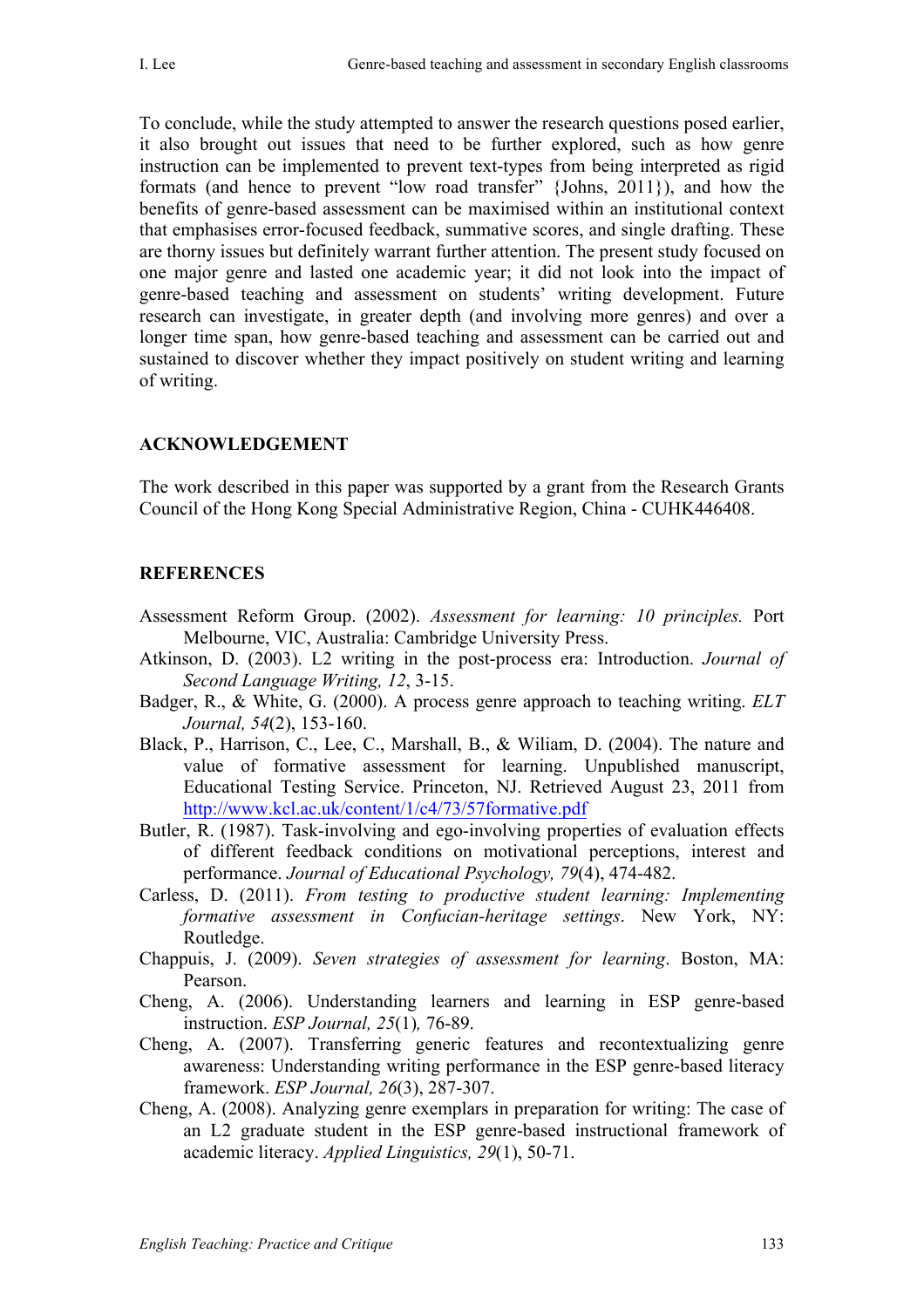- Cheng, Y. C. (2008). New learning and school leadership: Paradigm shift towards the third wave. In J. MacBeath & Y. C. Cheng (Eds.), *Leadership for learning: International perspectives* (pp. 15-35). Rotterdam, The Netherlands: Sense Publishers.
- Cheng, Y. C., & Townsend, T. (2000). Educational change and development in the Asia Pacific region: Trends and issues. In T. Townsend & Y. C. Cheng (Eds.), *Educational change and development in the Asia Pacific: Challenges for the future* (pp. 317-344). Lisse, The Netherlands: Swets and Zeitlinger Publisher.
- Crooks, T. (2011). Assessment for learning in the accountability era: New Zealand. *Studies in Educational Evaluation, 37*(1), 71-77.
- Curriculum Development Council and the Hong Kong Examinations and Assessment Authority (2007). *English language education key learning area: English language curriculum and assessment guide (secndary 4-6)*. Hong Kong: Hong Kong Government Printer.
- Curriculum Development Institute. (2004). *Promoting assessment for learning in English language education*. Hong Kong: Hong Kong Government Printer.
- Early, J. S., & DeCosta-Smith, M. (2011). Making a case for college: A genre-based college admission essay intervention for undeserved high school students. *Journal of Writing Research, 2*(3), 299-329.
- Feez, S. (1998). *Text-based syllabus design.* Sydney, NSW, Australia: McQuarie University/AMES.
- Fullan, M. (1991). *The new meaning of educational change*. New York, NY: Teachers College Press.
- Fullan, M. (1993). *Change forces*. London, England: Falmer Press.
- Gersten, R., & Baker, S. (2001). Teaching expressive writing to students with learning disabilities: A meta-analysis. *Elementary School Journal, 101*(3), 251-272.
- Goodfellow, J. (1998). Constructing a narrative. In J. Higgs (Ed.), *Writing qualitative research* (pp. 175–187). Sydney, NSW, Australia: Hampden Press.
- Hyland, K. (2004). *Genre and second language writing*. Ann Arbor, MI: The University of Michigan Press.
- Hyon, S. (1996). Genre in three traditions: Implications for ESL. *TESOL Quarterly, 30*(4), 693-722.
- Johns, A. M. (Ed.). (2002). *Genre in the classroom: Multiple perspectives*. Mahwah, NJ: Lawrence Erlbaum Associates, Publishers.
- Johns, A. M. (2011). The future of genre in L2 writing: Fundamental, but contested, instructional decisions. *Journal of Second Language Writing, 20*(1), 56-68.
- Jones, J. (2010). The role of assessment for learning in the management of primary to secondary transition: Implications for language teachers. *Language Learning Journal, 35*(2), 175-191.
- Lo, J., & Hyland, F. (2007). Enhancing students' engagement and motivation in writing: The case of primary students in Hong Kong*. Journal of Second Language Writing, 16*(4), 219-237.
- Macbeth, K. P. (2009). Deliberate false provisions: The use and usefulness of models in learning academic writing. *Journal of Second Language Writing, 18*(4), 33- 48.
- Morris, P., Lo, M. L., & Adamson, B. (2000). Improving schools in Hong Kong lessons from the past. In B. Adamson, T. Y. L. Kwan & K. K. Chan (Eds.), *Changing the curriculum: The impact of reform on primary schooling in Hong Kong* (pp. 245-262). Hong Kong: Hong Kong University Press.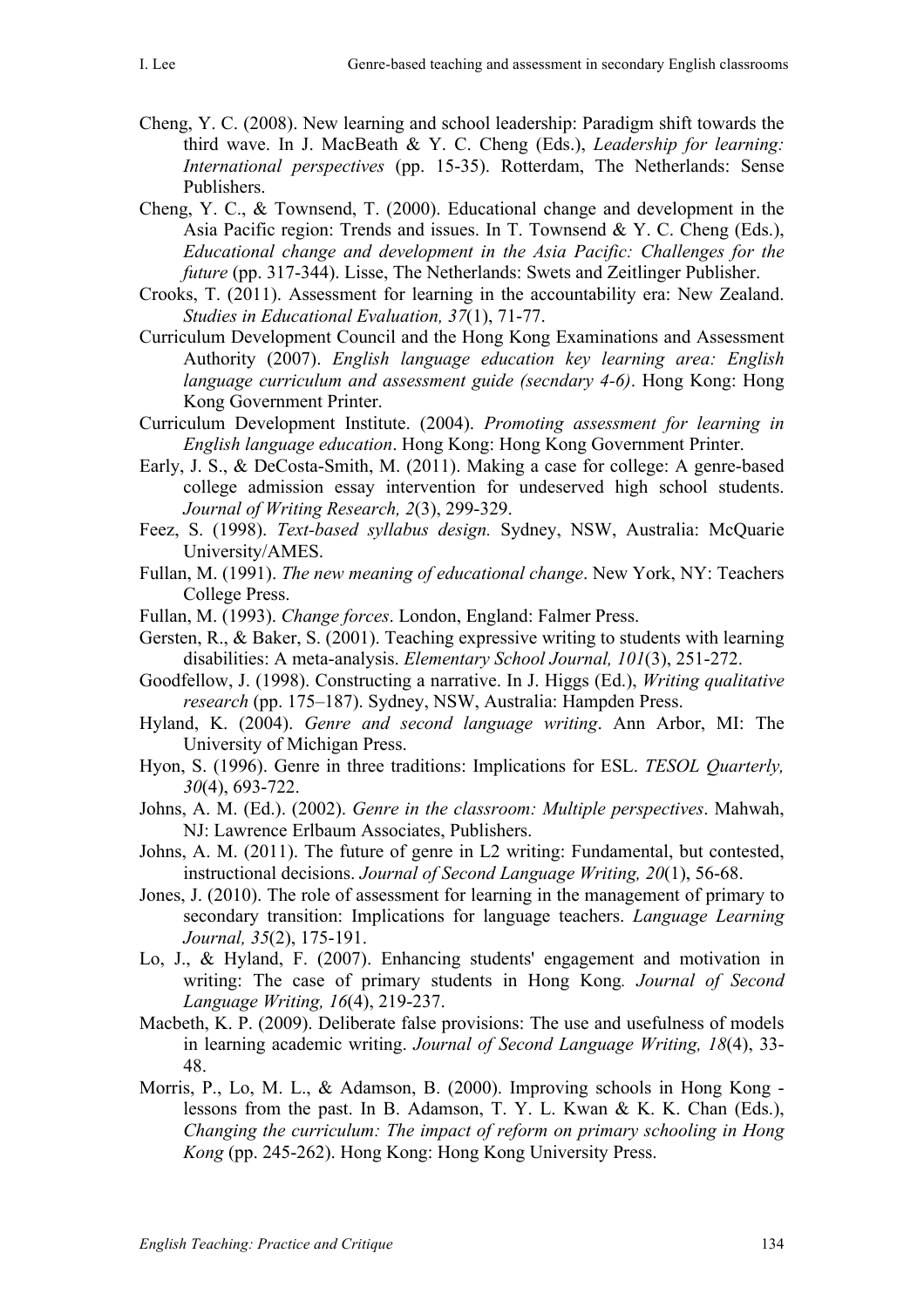- Ortega, L. (2009). Studying writing across EFL contexts: Looking back and moving forward. In R. M. Manchon (Ed.), *Writing in foreign language contexts: Learning, teaching, and research* (pp. 232-255). Bristol, England: Multilingual Matters.
- Sengupta, S., Forey, G., & Hamp-Lyons, L. (1999). Supporting effective English communication within the context of teaching and research in a tertiary institute: Developing a genre model for consciousness raising. *English for Specific Purposes, 18*(1), 7-22.
- Tardy, C. M. (2006). Researching first and second language genre learning: A comparative review and a look ahead. *Journal of Second Language Writing, 15*(2), 79-101.
- Tardy, C. M. (2011). The history and future of genre in second language writing. *Journal of Second Language Writing, 20*(1), 1-5.
- Tong, A. S. Y. (2010). Lessons learnt: School leadership and curriculum reform in Hong Kong. *Asia Pacific Journal of Education, 30*(2), 231-242.
- Wenger, E. (1998). *Communities of practice: Learning, meaning and identity.*  Cambridge, England: Cambridge University Press.
- Wiliam, D. (2011). What is assessment for learning? *Studies in Educational Evaluation, 37*, 3-14.
- Wolf, S., & Gearhart, M. (1993). *Writing what you read: Assessment as a learning event.* Los Angeles, CA: National Centre for Research and Evaluation, Standards, and Student Testing, Graduate School of Education, University of California.
- Wyatt-Smith, C. (1997). Teaching and assessing writing: An Australian perspective. *English Education, 31*(3), 8-22.

Manuscript received: February 22, 2012 Revision received: August 10, 2012 Accepted: January 8, 2013